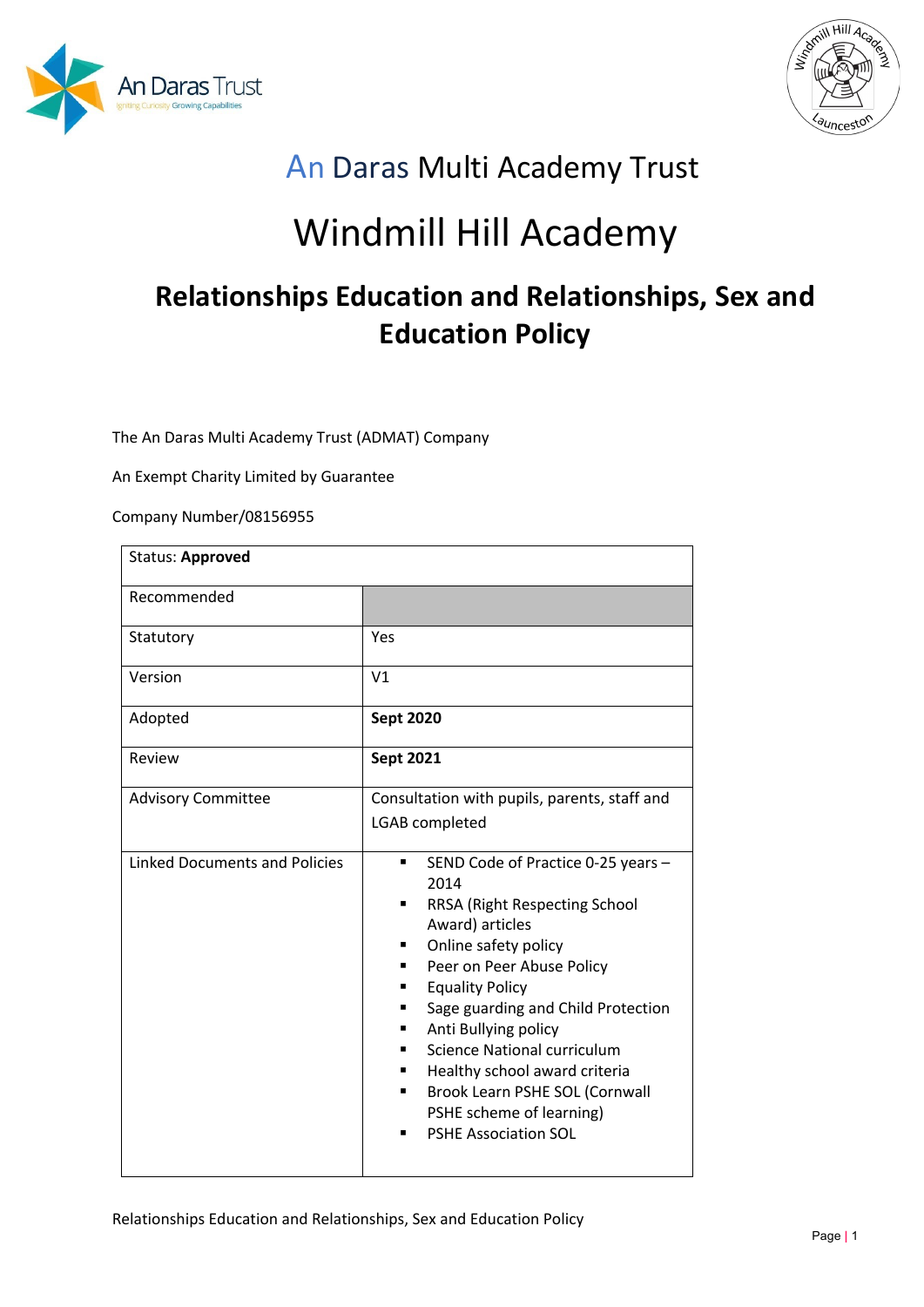



# **Relationships Education and Relationships, Sex and Education Policy**

This policy links to the following RRSA (Rights Respecting Schools Award) human rights:

- § Article 16: (Right to privacy): Children have a right to privacy
- § Article 34: (Sexual exploitation): Governments should protect children from all forms of sexual exploitation and abuse.
- Article 29: (Goals of education): Children's education should develop each child's personality, talents and abilities to the fullest. It should encourage children to respect others, human rights and their own and other cultures. It should also help them learn to live peacefully, protect the environment and respect other people. Children have a particular responsibility to respect the rights their parents, and education should aim to develop respect for the values and culture of their parents.
- § Article 17: (Access to information; mass media): Children have the right to get information that is important to their health and wellbeing.
- Article 19: You have the right to be protected from being hurt and mistreated, in body or mind

#### **Contents:**

- 1. Rationale
- 2. Definition
- 3. Aims
- 4. Statutory requirements
- 5. Policy development
- 6. Curriculum
- 7. Programme of study
- 8. Delivery of SRE
- 9. Dealing with sensitive Issues
- 10. Safeguarding, reports of abuse and confidentiality
- 11. Roles and responsibilities
- 12. Parents' right to withdraw
- 13. Training
- 14. Assessment
- 15. Monitoring arrangements
- 16. Appendices

#### **1. Rationale**

#### **Secretary of State Foreword**

Today's children and young people are growing up in an increasingly complex world and living their lives seamlessly on and offline. This presents many positive and exciting opportunities, but also challenges and risks. In this environment, children and young people need to know how to be safe and healthy, and how to manage their academic, personal and social lives in a positive way.

This is why we have made Relationships Education compulsory in all primary schools in England and Relationships and Sex Education compulsory in all secondary schools, as well as making Health Education compulsory in all state-funded schools.'

# **2. Definition**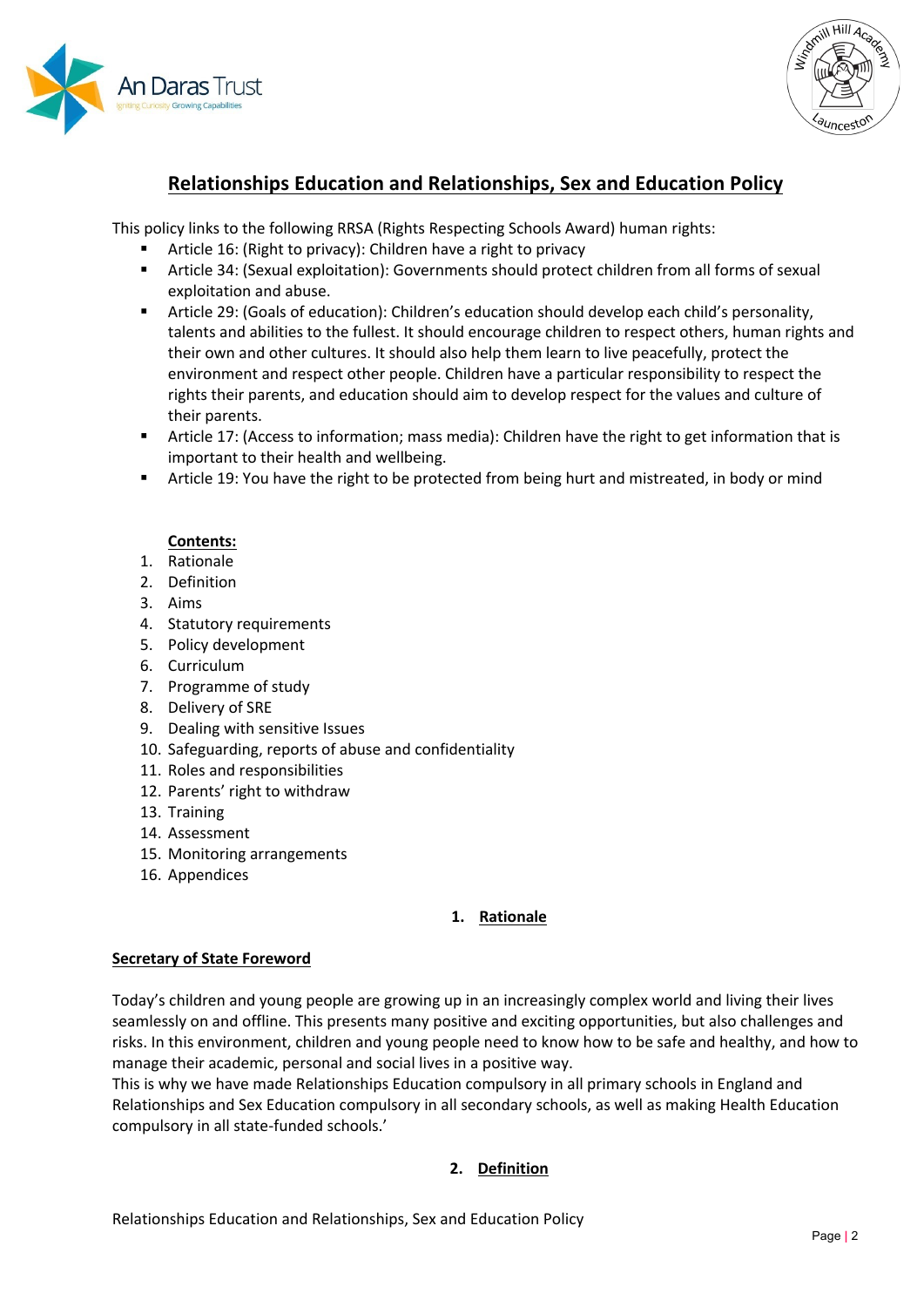



RSE is about the emotional, social and cultural development of pupils, and involves learning about relationships, sexual health, sexuality, healthy lifestyles, diversity and personal identity. RSE involves a combination of sharing information, and exploring issues and values. RSE is not about the promotion of sexual activity.

# **3. Aims**

The aims of Relationship Education and Relationships and Sex Education (RSE) at Windmill Academy:

- Understand what constitutes a healthy lifestyle.
- Understand how to stay safe and behave online.
- Windmill Academy understands the dangers they may face, both in and around school and beyond, and be provided with the means to keep themselves safe.
- Understand the law and consequences of risky behaviours.
- § Develop responsibility and independence within school, which they will take forward into society in their working lives.
- Respect other people, in particular, learning to respect the different cultural/ethnic/religious/gendered viewpoints of others in our school community and the wider world.
- Understand what constitutes 'socially acceptable' behaviour at school and in society.
- Be a constructive member of society.
- Understand democracy.
- **■** Develop good relationships with peers and adults.
- Develop self-confidence, self-esteem and self-worth.
- Make positive, informed choices as they make their way through life.
- Understand that they have a right to speak up about issues or events, and to respect other's right to do the same.

#### **4. Statutory requirements**

The Relationships Education, Relationships and Sex Education and Health Education (England) Regulations 2019, made under sections 34 and 35 of the Children and Social Work Act 2017, make Relationships Education compulsory for all pupils receiving primary education and Relationships and Sex Education (RSE) compulsory for all pupils receiving secondary education. They also make health Education compulsory in all schools except independent schools. Personal, Social, Health and Economic Education (PSHE) continue to be compulsory in independent schools.

RSE is not compulsory in primary schools. However, primary schools are required to teach the elements of sex education contained in the science curriculum.

If primary schools do teach RSE, they must have regard to guidance issued by the secretary of state as outlined in section 403 of the Education Act 1996.

At Windmill Hill Academy, we teach RSE as set out in this policy.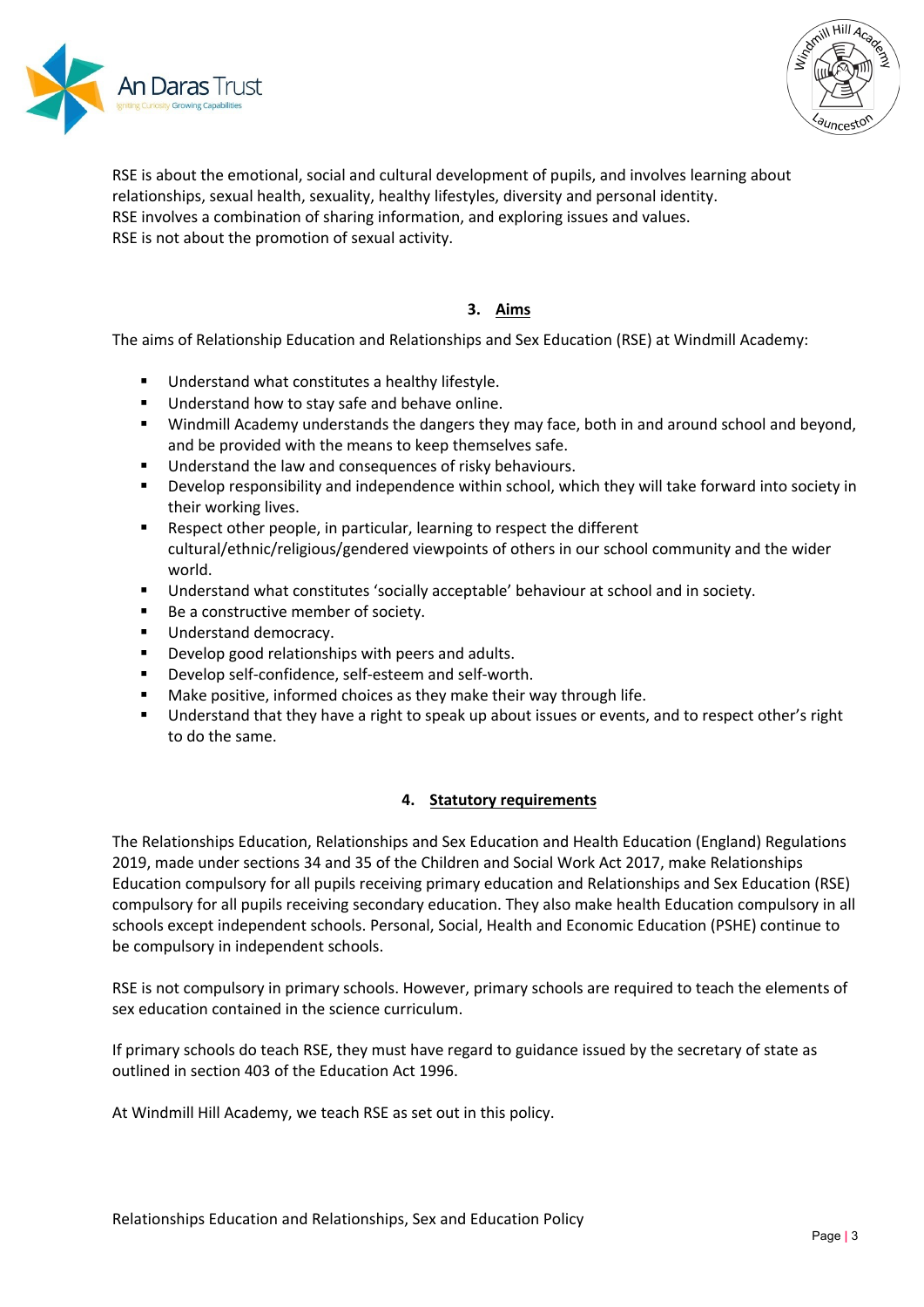



At Windmill Academy, we want the subjects to put in place the key building blocks of healthy, respectful relationships, focusing on family and friendships, in all contexts, including online. This will sit alongside the essential understanding of how to be healthy. Teaching about mental wellbeing is central to these subjects, especially as a priority for parents is their children's happiness. We know that children and young people are increasingly experiencing challenges, and that young people are at particular risk of feeling lonely. The new subject content will give them the knowledge and capability to take care of themselves and receive support if problems arise.

#### Sex education

At key stages 1 and 2, the national curriculum for science includes teaching about the main external parts of the body and changes to the human body as it grows from birth to old age, including puberty.

#### **5. Policy development**

This policy will be developed in consultation with staff, pupils and parents. The consultation and policy development process involved the following steps:

- Review a member of staff and working group pulled together all relevant information including relevant national and local guidance.
- Staff consultation all school staff were given the opportunity to look at the policy and make recommendations.
- Governors are to be given the opportunity to look at the policy and make recommendations.
- Parent/stakeholder consultation parents and any interested parties were invited to attend a meeting about the policy.
- Pupil consultation we will investigate what exactly pupils want from their RSE.
- § Once amendments are made, the policy will be shared again with governors and staff.

This guidance policy will be reviewed three years from first required teaching (September 2020) and every three years after that point.

#### **6. Curriculum**

The content of the Academy programme for Relationships and Sex Education is based on the National Curriculum for Science (2014).

#### National Curriculum Science Key Stage 1

- That animals including humans, move, feed, grow, use their senses and reproduce
- § To recognise and compare the main external parts of the bodies of humans that humans and animals can produce offspring and these grow into adults
- To recognise similarities and differences between themselves and others and treat others with sensitivity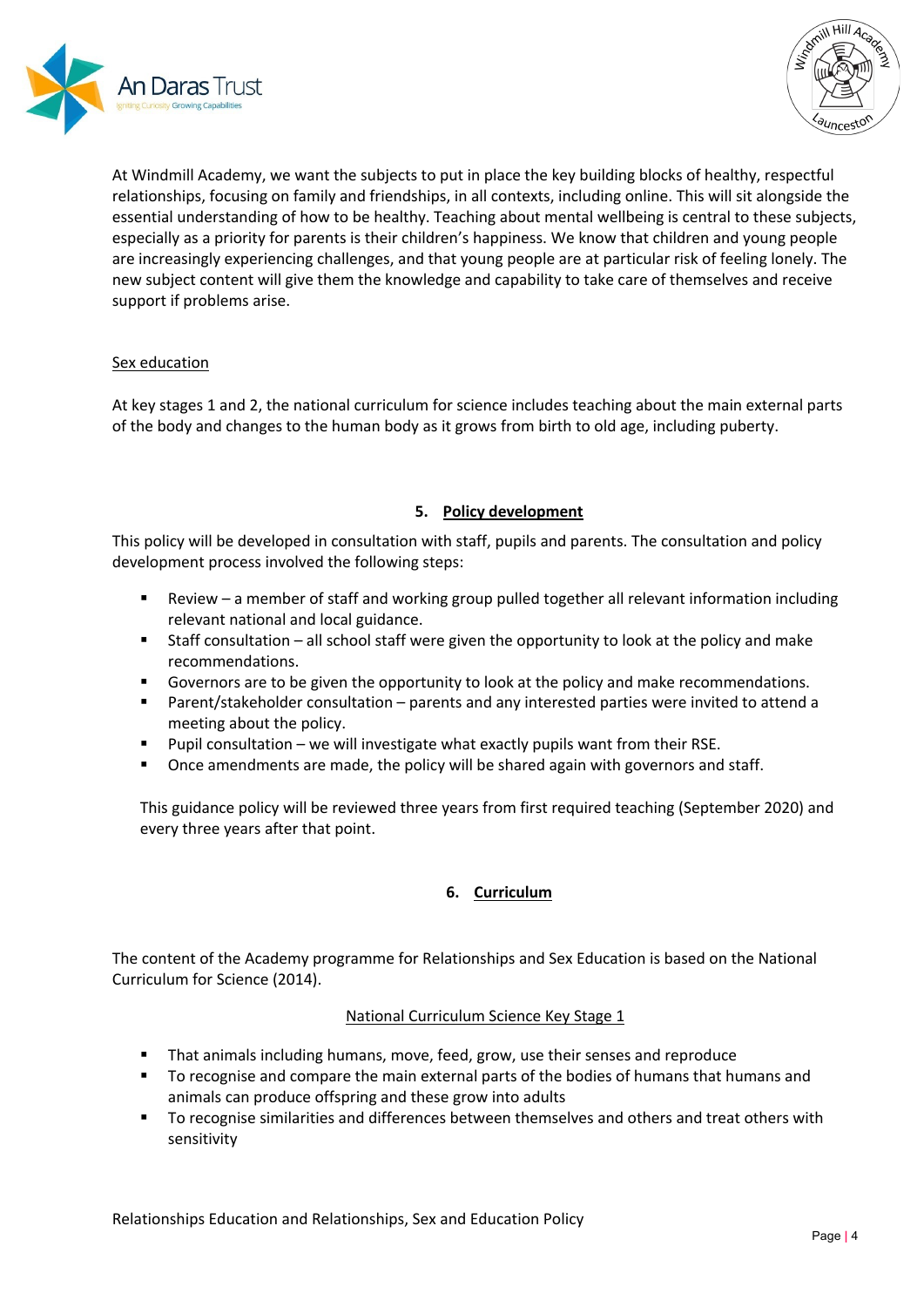



# Key Stage 2

- § That the life processes common to humans and other animals include nutrition, growth and reproduction
- To learn about the main stages of the human life cycle
- We have developed the curriculum in consultation with parents, pupils and staff taking into account the needs and feelings of pupils. If pupils ask questions outside the scope of our curriculum, teachers will respond in an appropriate manner so pupils are fully informed and don't seek answers online.

Windmill Hill Academy is aware that for many young people the distinction between the online world and other aspects of life is less marked than for some adults. Young people often operate very freely in the online world. Windmill Academy is aware of the increasing time that children spend using technology within in children's home lives and through curriculum. Windmill have timetable lessons throughout the year to support them in distinguishing between different types of online content and making well-founded decisions through the use of our Rising stars (Online Safety) resource.

Windmill Hill Academy will teach the Relationship curriculum through weekly timetabled lessons based on the Capability Wisdom resource and in combination with Cornwall PSHE scheme of learning and PSHE Association. Teachers and children choose together which element of the Capability and Wisdom resource they would like to focus on as a class. This is then added to the whole school overview planning, each new learning concept.

# **7. KS1 and 2 programmes of study**

#### Relationships Education:

#### **Families and people who care for me:**

- That families are important for children growing up because they can give love, security and stability.
- The characteristics of healthy family life, commitment to each other, including in times of difficulty, protection and care for children and other family members, the importance of spending time together and sharing each other's lives.
- § That others' families, either in school or in the wider world, sometimes look different from their family, but that they should respect those differences and know that other children's families are also characterised by love and care

# **Caring friendships:**

- How important friendships are in making us feel happy and secure, and how people choose and make friends.
- § The characteristics of friendships, including mutual respect, truthfulness, trustworthiness, loyalty, kindness, generosity, trust, sharing interests and experiences and support with problems and difficulties.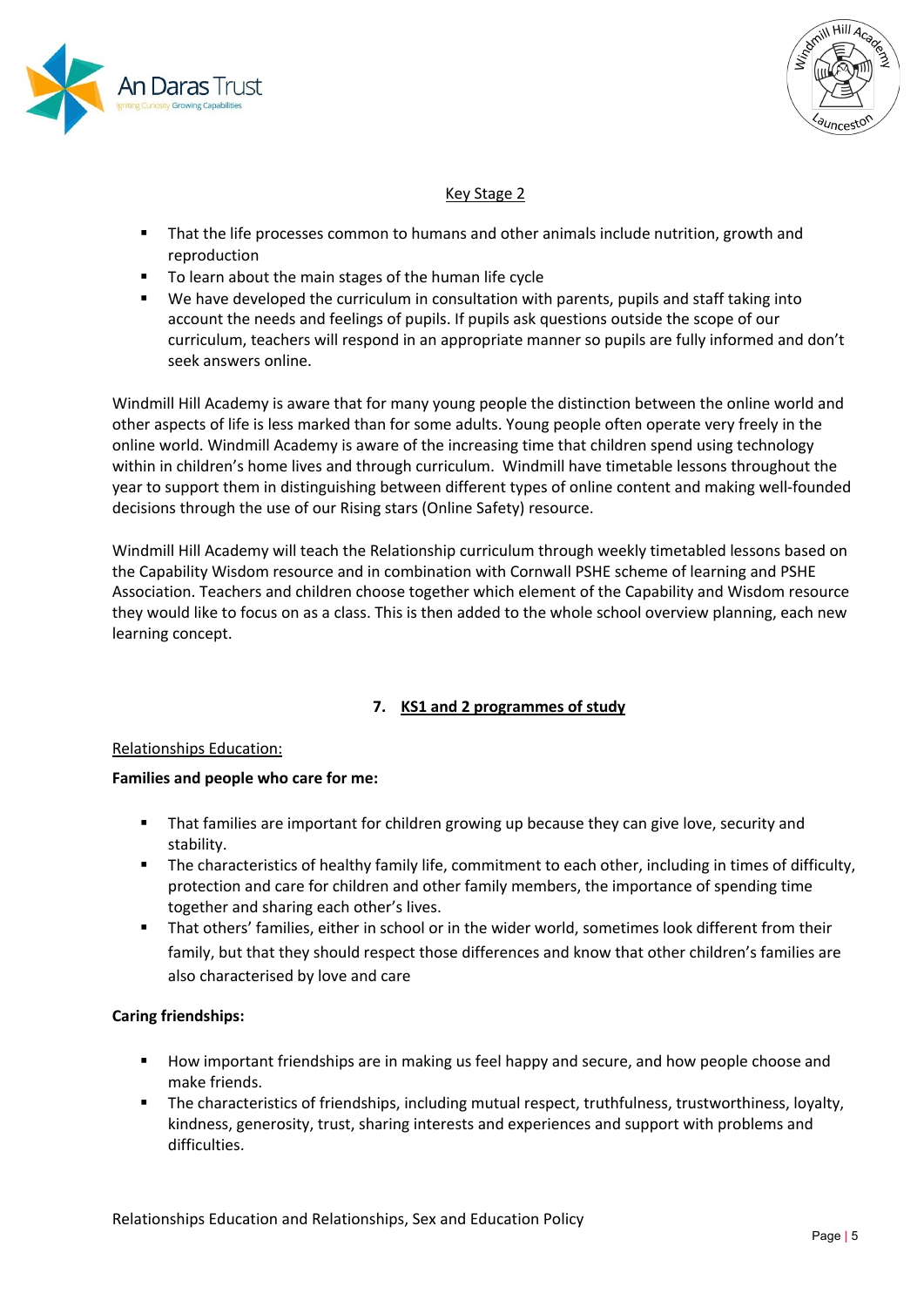



- § That healthy friendships are positive and welcoming towards others, and do not make others feel lonely or excluded.
- That most friendships have ups and downs, and that these can often be worked through so that the friendship is repaired or even strengthened, and that resorting to violence is never right.
- How to recognise who to trust and who not to trust, how to judge when a friendship is making them feel unhappy or uncomfortable, managing conflict, how to manage these situations and how to seek help or advice from others, if needed.

# **Respectful relationships:**

- The importance of respecting others, even when they are very different from them (for example, physically, in character, personality or backgrounds), or make different choices or have different preferences or beliefs.
- Practical steps they can take in a range of different contexts to improve or support respectful relationships.
- The conventions of courtesy and manners.
- The importance of self-respect and how this links to their own happiness.
- § What a stereotype is, and how stereotypes can be unfair, negative or destructive
- **•** The importance of permission seeking and giving in relationships with friends, peers and adults.
- That in school and in wider society they can expect to be treated with respect by others, and that in turn they should show due respect to others, including those in positions of authority
- § About different types of bullying (including cyber bullying), the impact of bullying, responsibilities of bystanders (primarily reporting bullying to an adult) and how to get help.
- The importance of permission seeking and giving in relationships with friends, peers and adults.
- § What a stereotype is, and how stereotypes can be unfair, negative or destructive.

# **Online relationships:**

- **•** That people sometimes behave differently online, including by pretending to be someone they are not.
- That the same principles apply to online relationships as to face-to- face relationships, including the importance of respect for others online including when we are anonymous.
- The rules and principles for keeping safe online, how to recognise risks, harmful content and contact, and how to report them
- How to critically consider their online friendships and sources of information including awareness of the risks associated with people they have never met.
- Where to get advice e.g. family, school and/or other sources

# **Being safe:**

- § What sorts of boundaries are appropriate in friendships with peers and others (including in a digital context)?
- § About the concept of privacy and the implications of it for both children and adults; including that it is not always right to keep secrets if they relate to being safe.

Relationships Education and Relationships, Sex and Education Policy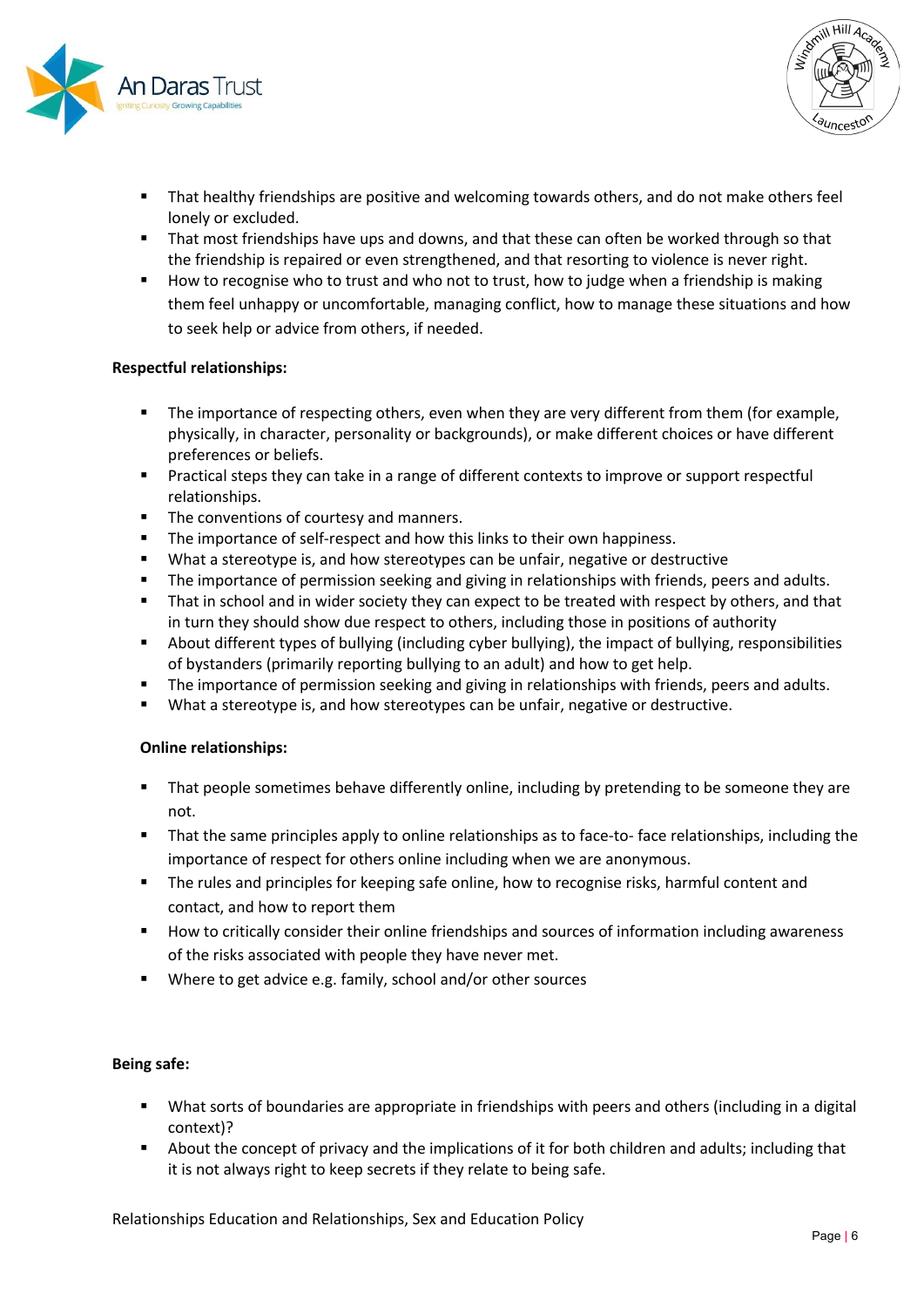



- That each person's body belongs to them, and the differences between appropriate and inappropriate or unsafe physical, and other, contact.
- How to respond safely and appropriately to adults they may encounter (in all contexts, including online) whom they do not know.
- How to recognise and report feelings of being unsafe or feeling bad about any adult.
- How to ask for advice or help for themselves or others, and to keep trying until they are heard.
- How information and data is shared and used online.
- How to report concerns or abuse, and the vocabulary and confidence needed to do so.

#### **Relationships and Sex Education (RSE):**

Windmill Hill Academy aims to:

- § Provide a framework in which sensitive discussions can take place
- § Prepare pupils for puberty, and give them an understanding of sexual development and the importance of health and hygiene
- Help pupils develop feelings of self-respect, confidence and empathy
- Create a positive culture around issues of sexuality and relationships
- § Teach pupils the correct vocabulary to describe themselves and their bodies
- § To support understanding of how their bodies work and prepare for puberty
- To be able to protect themselves and ask for help.

#### **Physical health and mental wellbeing: Primary**

- **•** The focus in primary school should be on teaching the characteristics of good physical health and mental wellbeing. Teachers should be clear that mental wellbeing is a normal part of daily life, in the same way as physical health.
- § This starts with pupils being taught about the benefits and importance of daily exercise, good nutrition and sufficient sleep, and giving pupils the language and knowledge to understand the normal range of emotions that everyone experiences. This should enable pupils to articulate how they are feeling, develop the language to talk about their bodies, health and emotions and judge whether what they are feeling and how they are behaving is appropriate and proportionate for the situations that they experience.
- Teachers should go on to talk about the steps pupils can take to protect and support their own and others' health and wellbeing, including simple self-care techniques, personal hygiene, prevention of health and wellbeing problems and basic first aid. Emphasis should be given to the positive twoway relationship between good physical health and good mental wellbeing, and the benefits to mental wellbeing of physical exercise and time spent outdoors.
- § Pupils should also be taught the benefits of hobbies, interests and participation in their own communities. This teaching should make clear that people are social beings and that spending time with others, taking opportunities to consider the needs of others and practising service to others, including in organised and structured activities and groups (for example the scouts or girl guide movements), are beneficial for health and wellbeing.
- § Pupils should be taught about the benefits of rationing time spent online and the risks of excessive use of electronic devices. In later primary school, pupils should be taught why social media, computer games and online gaming have age restrictions and should be equipped to manage common difficulties encountered online.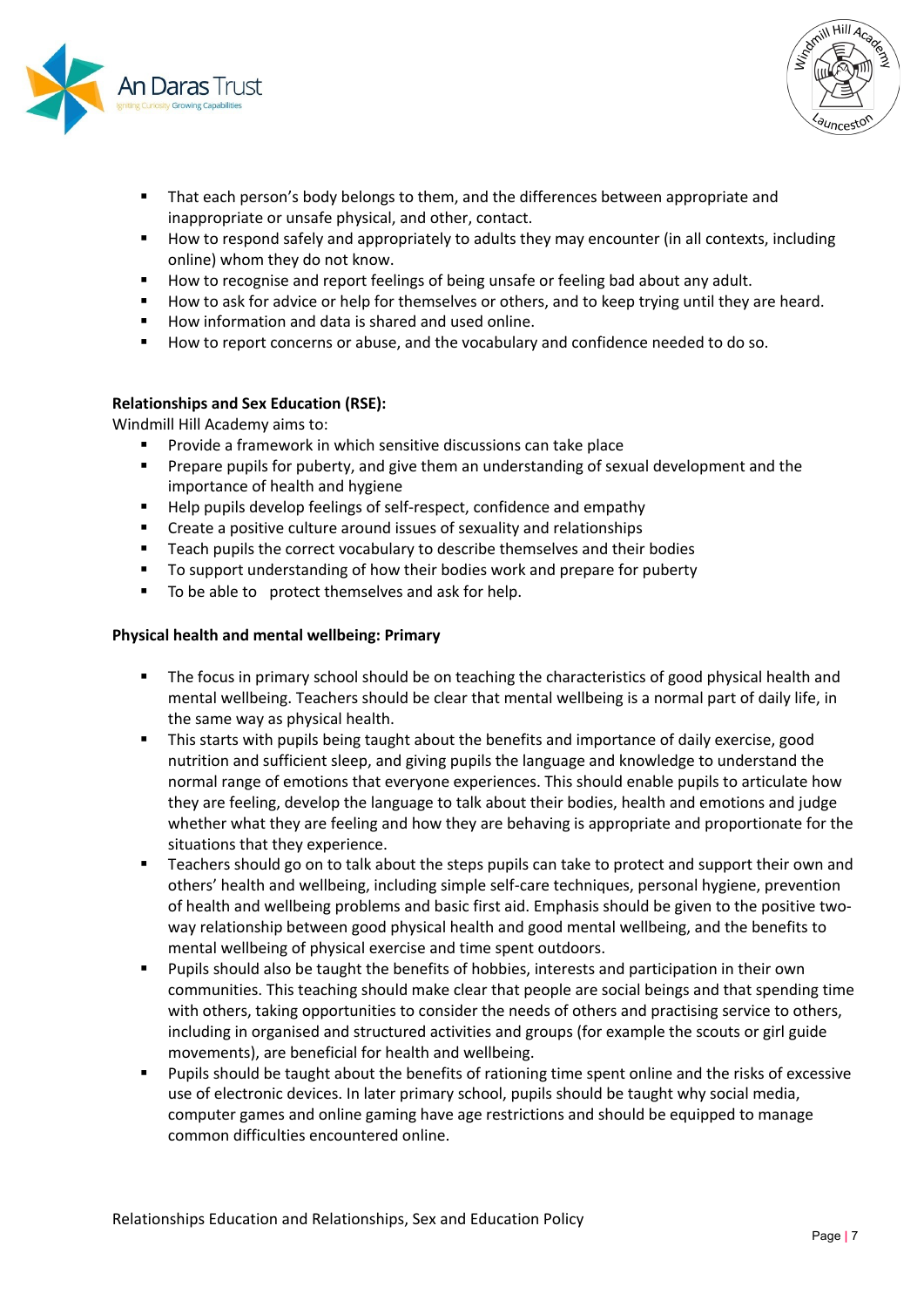



§ A firm foundation in the benefits and characteristics of good health and wellbeing will enable teachers to talk about isolation, loneliness, unhappiness, bullying and the negative impact of poor health and wellbeing.

# 8. **Delivery of RSE** (**Relationships and Sex Education)**

- RSE is taught within the personal, social, health and economic (PSHE) education curriculum based on Cornwall Healthy Schools PSHE scheme of learning. Biological aspects of RSE are taught within the science curriculum, and other aspects are included in religious education (RE), RRSA (Rights Respecting School Award), capabilities curriculum, Wisdom resource and Rising Stars (ICT and PE).
- § Pupils also receive stand-alone sex education sessions delivered by the class teacher, which follow the Cornwall Healthy School PSHE Scheme.
- It is also the responsibility of the whole staff to deliver the National Curriculum Science requirements according to the Scheme of Work. Where specific sex education occurs, which is outside or beyond the National Curriculum for Science, Class Teachers, Assistant Head teacher, head teacher and HLTAs have been identified as appropriately trained and competent to deliver this part of the basic curriculum.

Methods of Teaching and Resourcing:

- In the delivery of SRE teachers will use a variety of teaching methods and resources. The following are recognised methods for the effective delivery of SRE:
	- **Discussion**
	- Drama and role play
	- Research and presentation.
- Teachers will also use other teaching methods to enable pupils to learn about RSE, which are age appropriate, taking into account the developmental needs of individual pupils.
- Parents are welcome to discuss with teachers their approach to SRE, the methods of teaching and learning resources to be used. Parents are welcome to view these materials and may borrow them to support the sex education of their children in the home context. Resources used by the Academy are produced for schools by educational publishers and are intended for pupils in the light of best current research into SRE.

# **9. Dealing with Sensitive Issues:**

Teachers need to be sure that they are aware of issues that may arise out of teaching and learning about RSE.

The following are protocols for discussion based lessons with pupils:

- No one (teacher or pupil) will have to answer a personal question;
- No one will be forced to take part in a discussion;
- Only the correct names for body parts will be used;
- Meanings of words will be explained in a sensible and factual way;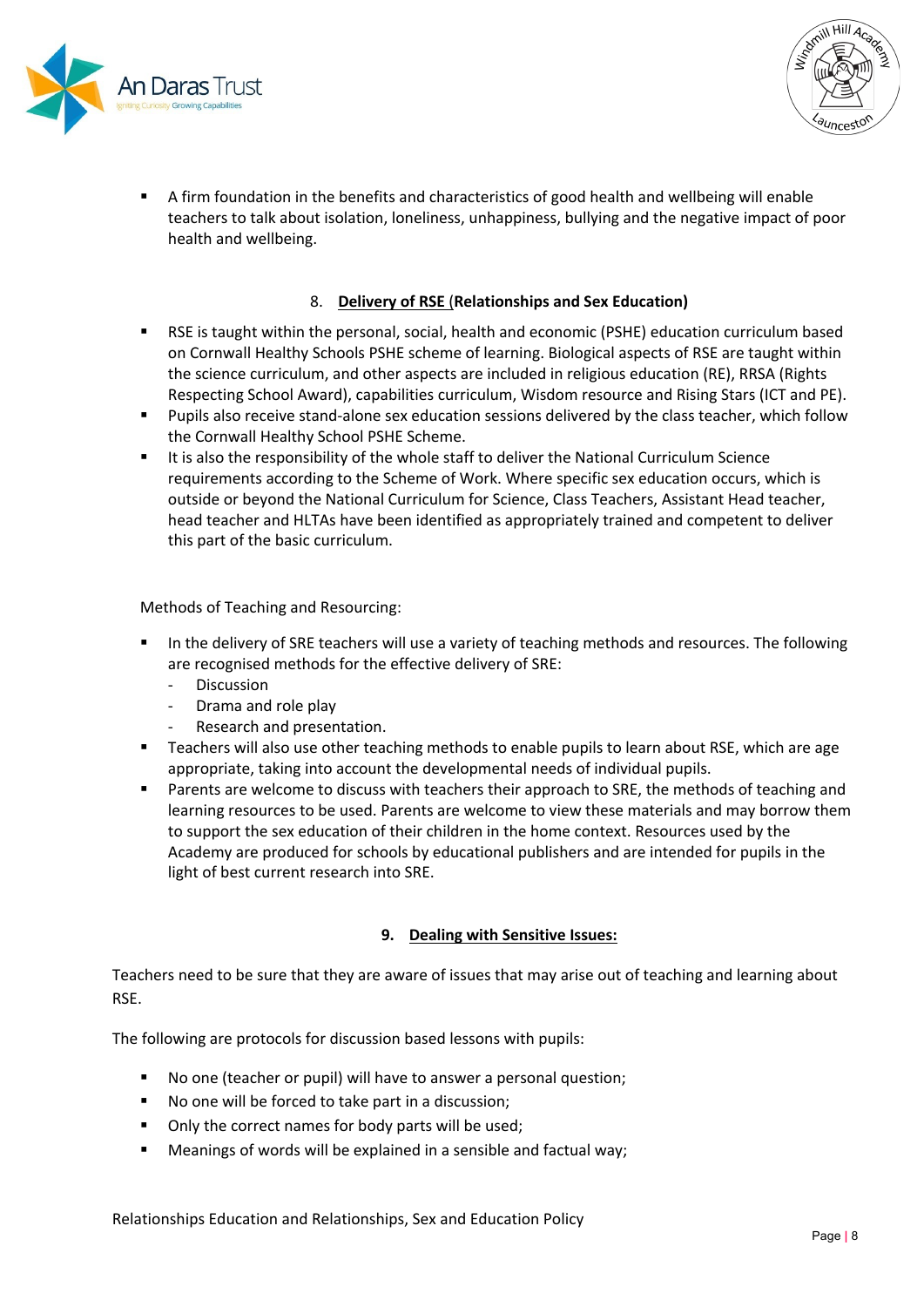



- § Teachers may use their discretion in responding to questions and may say that the appropriate person to answer that question is the parent.
- Where a member of staff is concerned that a child protection issue is arising, it is his/her responsibility to follow the safeguarding policy in this matter to the letter.

# **10. Safeguarding, reports of abuse and confidentiality**

All staff is aware of what constitutes peer-on-peer abuse. This is likely to include, but may not be limited to, the following:

- Bullying (including cyber bullying).
- § Physical abuse, e.g. hitting, kicking, hair pulling.
- Sexual violence, e.g. rape, assault by penetration and sexual assault.
- § Sexual harassment, e.g. sexual comments, online sexual harassment, jokes. These may be standalone or part of a broader pattern of abuse.
- § Up skirting (taking a picture under a person's clothes without their awareness, with the intention of viewing their genitals or buttocks to obtain sexual gratification, or cause humiliation, distress or harm.
- § Sexting
- Initiation/hazing type violence and rituals.

All staff are aware of indicators, which may signal that children are at risk from, or are involved with serious violent crime. These may include:

- Increased absence from school, changes in friendships/relationships with older individuals or groups, a significant decline in performance.
- Signs of self-harm or a significant change in wellbeing.
- Signs of assault or unexplained injuries.
- New possessions or unexplained gifts could indicate that children have been approached by, or are involved with, individuals associated with criminal networks or gangs.

All staff are aware of the associated risks surrounding pupils' involvement in serious crime, and understand measures in place to manage these.

If staff have concerns regarding a child who may be at risk of or suffering from 'honour-based' violence (HBV) including forced marriage, they will speak to the DSL (or deputy). Where appropriate, they will activate local safeguarding procedures. As highlighted with section 74 of the Serious Crime Act 2015, in cases where FGM appears to have been carried out, teachers must personally report this to the police.

Staff are aware of KCSIE advice concerning what to do if a pupil informs them that they are being abused or neglected or are witnessing abuse. Staff are also aware of the appropriate levels of confidentiality. This means only involving those deemed necessary, such as the DSL (or deputy) and children's social care. Staff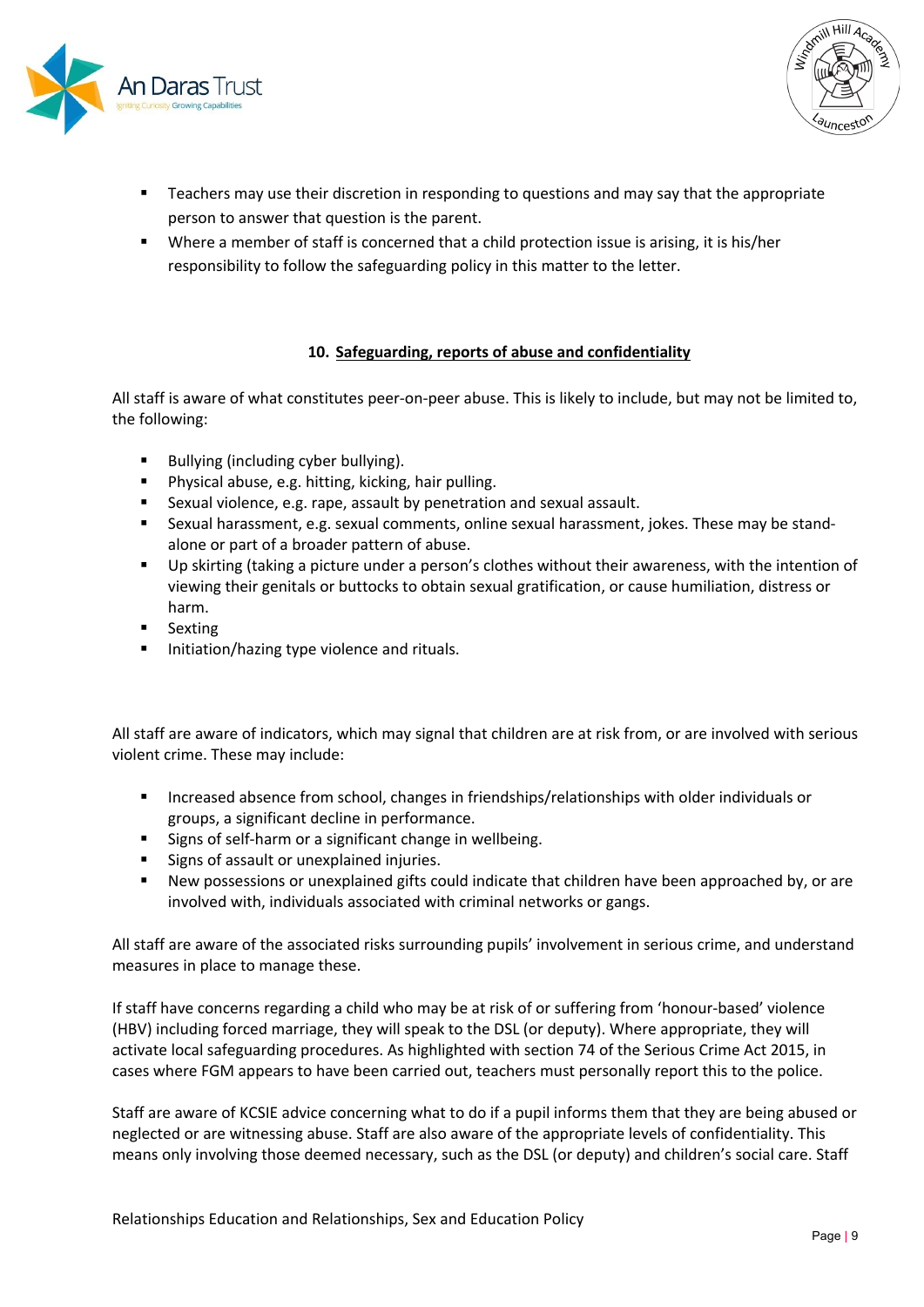



must never promise a child that they will not tell anyone about a report of abuse, as this ultimately may not be in the best interests of the child.

The school will involve the DSL (or deputy) in anything related to safeguarding. They can potentially provide knowledge of trusted, high quality local resources, links to the police and other agencies, and the knowledge of local issues that may be appropriate to address in lessons.

Every lesson reinforces that, if pupils have any sensitive/personal issues or wish to talk about any of the issues raised in the lesson; they are aware of how to raise concerns or make reports to their teacher or another member of staff about this, and how this will be handled. This also includes processes when they have concerns about a friend or peer.

The school invites external agencies to support the teaching of safeguarding-related subjects – they must agree in advance of the session how the external visitor will deal with safeguarding reports.

The school is aware that, when teaching new subjects, topics including self-harm and suicide may be raised by pupils. Teachers recognise the risks of encouraging or making suicide seem a more viable options for pupils, and avoid material being instructive rather than preventative. To prevent this, teachers avoid giving instructions or methods of self-harm or suicide and the use of emotive language, videos or images.

# **11. Roles and responsibilities**

#### The governing board

- The governing board will approve the RSE policy, and hold the head teacher to account for its implementation.
- The governing board will hold the head teacher to account for the implementation of this policy.

# The Head of School/Executive Headteacher

The Head of School/Executive Headteacher is responsible for ensuring that RSE is taught consistently across the school, and for managing requests to withdraw pupils from non-statutory components of RSE.

# Staff

Staff are responsible for:

- Delivering RSE in a sensitive way
- Modelling positive attitudes to RSE
- Monitoring progress
- Responding to the needs of individual pupils
- Responding appropriately to pupils whose parents wish them to be withdrawn from the nonstatutory components of RSE
- § Staff do not have the right to opt out of teaching RSE. Staff who have concerns about teaching RSE are encouraged to discuss this with the Head of School/Executive Headteacher.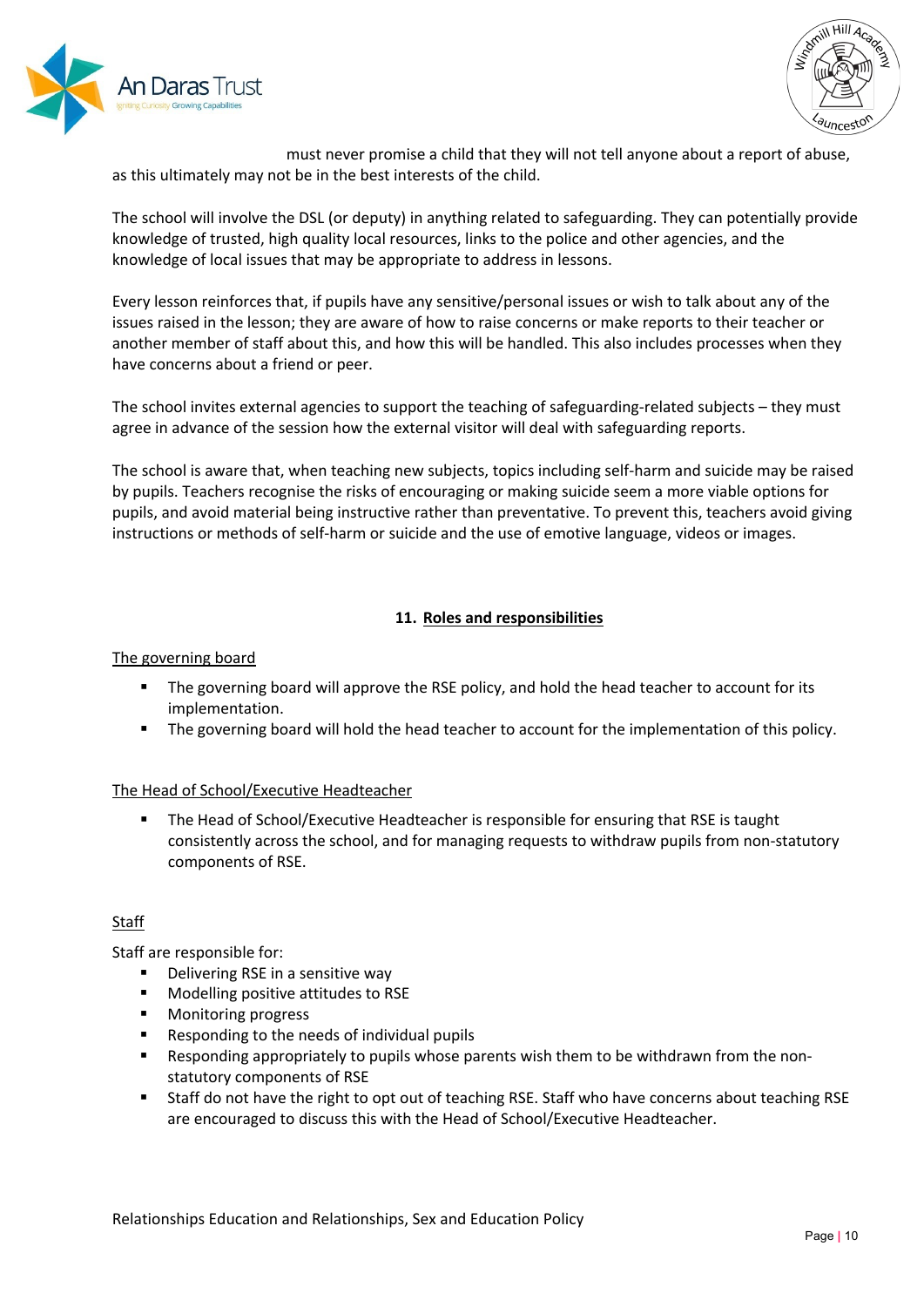



#### Pupils

Pupils are expected to engage fully in RSE and, when discussing issues related to RSE, treat others with respect and sensitivity.

#### **12. Parents' right to withdraw**

Parents do not have the right to withdraw their child/children from relationship education.

Sex education is the right and responsibility of the parent. The Academy Trust provides relationships and sex education to support parents in fulfilling their responsibility. If parents are not happy with what the Academy provides in its basic curriculum, with regard to sex education, they have a right to withdraw their child/children from those aspects of sex education not covered by the National Curriculum for Science.

As stated above, parents have the right to withdraw their pupils from SRE that falls outside the National Curriculum Science 2014. They do so in writing to the Head of School. When the Head of School receives such a letter he/she will invite the parents to a meeting, at which the Head of School will explain clearly what the Academy policy is and seek to accommodate the wishes and/or concerns of the parents. If that is not possible, the pupil will be withdrawn from SRE and placed in another class where suitable work and supervision will be provided. A copy of withdrawal requests will be placed in the pupil's educational record.

Windmill Hill Academy teachers will work closely with parents when planning and delivering Sex education to ensure that parents know what is being taught and when. Opportunities will be given to parents to raise any concerns and ask questions about content prior to teaching.

#### **13. Training**

Staff are to be trained on the delivery of RSE as part of their induction and it is included in our continuing professional development calendar and within timetabled staff meetings.

The Head of School will also invite visitors from outside the school, such as school nurses or sexual health professionals, to provide support and training to staff teaching RSE.

#### **14. Assessment**

The school sets the same high expectations of the quality of pupils' work in PSHE as for other areas of the curriculum. A strong curriculum will build on knowledge pupils have previously acquired, including from other subjects, with regular feedback on their progress.

Lessons are planned to ensure pupils of differing abilities, including the most able, are suitably challenged. Teaching is assessed, identifying where pupils need extra support or intervention.

Pupils' knowledge and understanding is assessed through formative assessment methods such as tests, written assignments, discussion groups and quizzes, in order to monitor progress.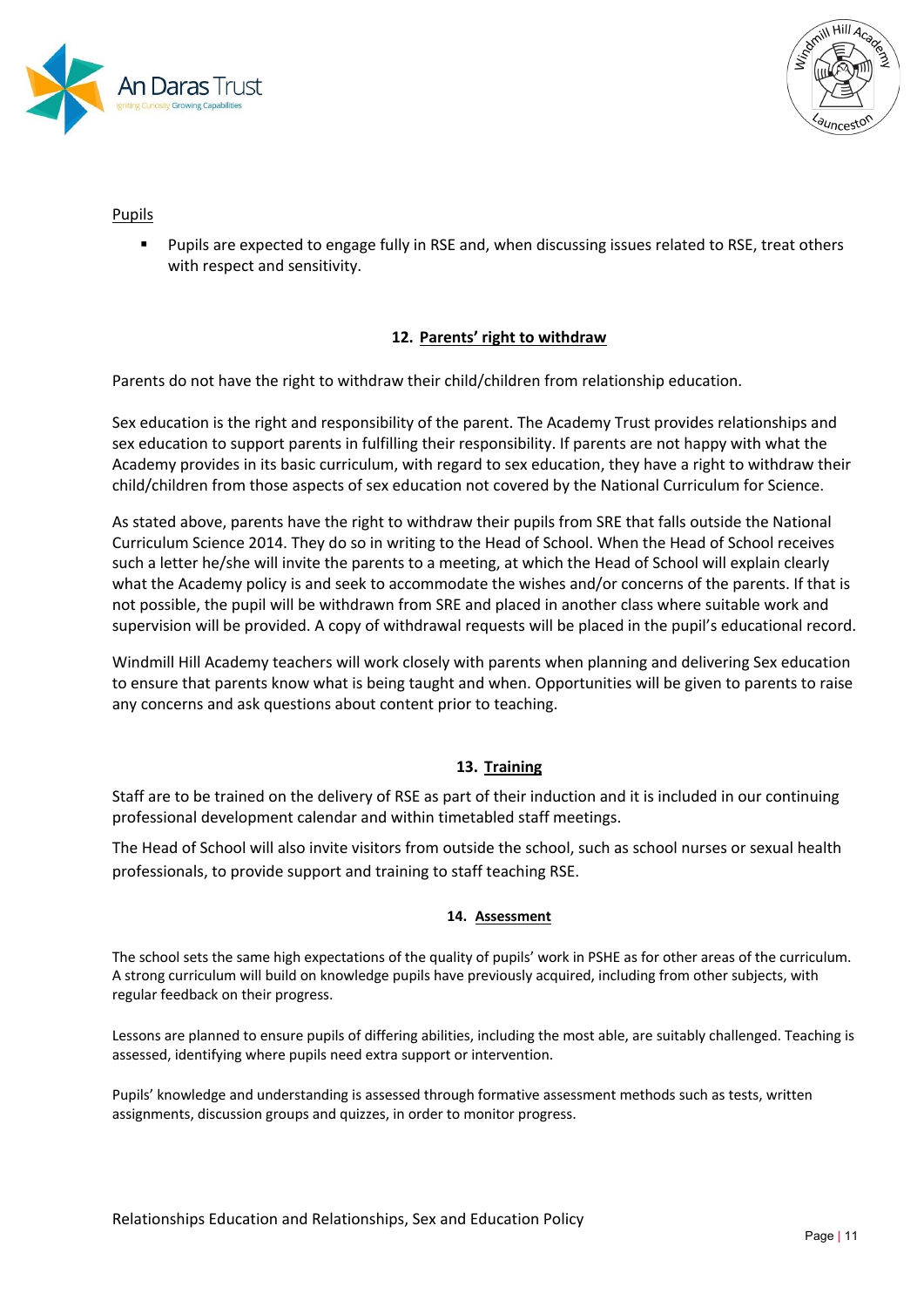



# **By the end of primary school:**

| Pupils should know:          |                                                                                                                                                                                                                                                                                                                                                                                                                                                                                                                                                                                                                                                                                                                                                                                                                                                                                                                                                                                                                                                                                                                                                                                                                                                                                                                                                                                                                                                                                                                                                                                                                                                                                                                               |  |  |  |  |
|------------------------------|-------------------------------------------------------------------------------------------------------------------------------------------------------------------------------------------------------------------------------------------------------------------------------------------------------------------------------------------------------------------------------------------------------------------------------------------------------------------------------------------------------------------------------------------------------------------------------------------------------------------------------------------------------------------------------------------------------------------------------------------------------------------------------------------------------------------------------------------------------------------------------------------------------------------------------------------------------------------------------------------------------------------------------------------------------------------------------------------------------------------------------------------------------------------------------------------------------------------------------------------------------------------------------------------------------------------------------------------------------------------------------------------------------------------------------------------------------------------------------------------------------------------------------------------------------------------------------------------------------------------------------------------------------------------------------------------------------------------------------|--|--|--|--|
| <b>Mental wellbeing</b>      | That mental wellbeing is a normal part of daily life, in the same way as<br>physical health.<br>That there is a normal range of emotions (e.g. happiness, sadness, anger,<br>٠<br>fear, surprise, nervousness) and scale of emotions that all humans<br>experience in relation to different experiences and situations.<br>How to recognise and talk about their emotions, including having a varied<br>٠<br>vocabulary of words to use when talking about their own and others'<br>feelings.<br>How to judge whether what they are feeling and how they are behaving is<br>٠<br>appropriate and proportionate.<br>The benefits of physical exercise, time outdoors, community participation,<br>٠<br>voluntary and service-based activity on mental wellbeing and happiness.<br>Simple self-care techniques, including the importance of rest, time spent<br>with friends and family and the benefits of hobbies and interests.<br>Isolation and loneliness can affect children and that it is very important for<br>٠<br>children to discuss their feelings with an adult and seek support.<br>That bullying (including cyber bullying) has a negative and often lasting<br>٠<br>impact on mental wellbeing.<br>Where and how to seek support (including recognising the triggers for<br>٠<br>seeking support), including whom in school they should speak to if they are<br>worried about their own or someone else's mental wellbeing or ability to<br>control their emotions (including issues arising online).<br>It is common for people to experience mental ill health. For many people<br>٠<br>who do, the problems can be resolved if the right support is made available,<br>especially if accessed early enough. |  |  |  |  |
| Internet safety<br>and harms | Pupils should know:<br>That for most people the Internet is an integral part of life and has many<br>benefits.<br>About the benefits of rationing time spent online, the risks of excessive time<br>spent on electronic devices and the impact of positive and negative content<br>online on their own and others' mental and physical wellbeing.<br>How to consider the effect of their online actions on others and know how to<br>٠<br>recognise and display respectful behaviour online and the importance of<br>keeping personal information private.<br>Why social media, some computer games and online gaming, for example,<br>are age restricted.<br>That the Internet can also be a negative place where online abuse, trolling,<br>bullying and harassment can take place, which can have a negative impact on<br>mental health.                                                                                                                                                                                                                                                                                                                                                                                                                                                                                                                                                                                                                                                                                                                                                                                                                                                                                   |  |  |  |  |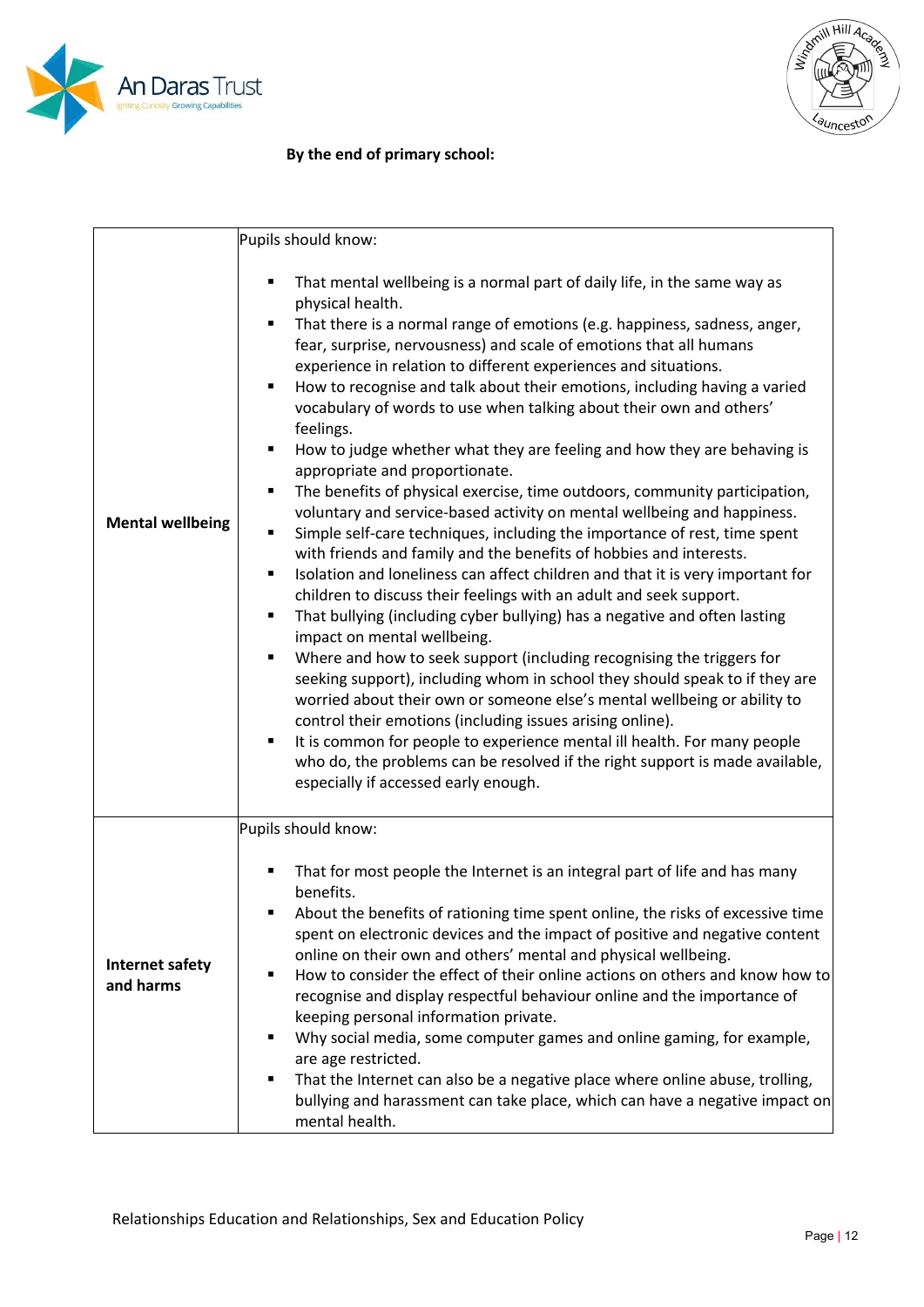



|                                       | How to be a discerning consumer of information online including<br>п<br>understanding that information, including that from search engines, is |  |  |  |  |  |
|---------------------------------------|------------------------------------------------------------------------------------------------------------------------------------------------|--|--|--|--|--|
|                                       | ranked, selected and targeted.                                                                                                                 |  |  |  |  |  |
|                                       |                                                                                                                                                |  |  |  |  |  |
|                                       |                                                                                                                                                |  |  |  |  |  |
|                                       | Where and how to report concerns and get support with issues online.                                                                           |  |  |  |  |  |
|                                       | Pupils should know:                                                                                                                            |  |  |  |  |  |
|                                       | The characteristics and mental and physical benefits of an active lifestyle.                                                                   |  |  |  |  |  |
|                                       | The importance of building regular exercise into daily and weekly routines                                                                     |  |  |  |  |  |
| <b>Physical health</b><br>and fitness | and how to achieve this; for example walking or cycling to school, a daily<br>active mile or other forms of regular, vigorous exercise.        |  |  |  |  |  |
|                                       | The risks associated with an inactive lifestyle (including obesity).                                                                           |  |  |  |  |  |
|                                       |                                                                                                                                                |  |  |  |  |  |
|                                       | How and when to seek support including which adults to speak to in school if they<br>are worried about their health.                           |  |  |  |  |  |
|                                       | Pupils should know:                                                                                                                            |  |  |  |  |  |
| <b>Changing</b>                       | Key facts about puberty and the changing adolescent body, particularly from                                                                    |  |  |  |  |  |
| adolescent body                       | age 9 through to age 11, including physical and emotional changes.                                                                             |  |  |  |  |  |
|                                       | About menstrual wellbeing including the key facts about the menstrual cycle.                                                                   |  |  |  |  |  |
|                                       | Pupils should know:                                                                                                                            |  |  |  |  |  |
|                                       | What constitutes a healthy diet (including understanding calories and other                                                                    |  |  |  |  |  |
|                                       | nutritional content).                                                                                                                          |  |  |  |  |  |
| <b>Healthy eating</b>                 | The principles of planning and preparing a range of healthy meals.                                                                             |  |  |  |  |  |
|                                       | The characteristics of a poor diet and risks associated with unhealthy eating                                                                  |  |  |  |  |  |
|                                       | (including, for example, obesity and tooth decay) and other behaviours (e.g. the                                                               |  |  |  |  |  |
|                                       | impact of alcohol on diet or health).                                                                                                          |  |  |  |  |  |
| Drugs, alcohol                        | Pupils should know:                                                                                                                            |  |  |  |  |  |
| and tobacco                           | The facts about legal and illegal harmful substances and associated risks, including                                                           |  |  |  |  |  |
|                                       | smoking, alcohol use and drug-taking.                                                                                                          |  |  |  |  |  |
|                                       | Pupils should know:                                                                                                                            |  |  |  |  |  |
|                                       | How to recognise early signs of physical illness, such as weight loss, or                                                                      |  |  |  |  |  |
|                                       | unexplained changes to the body.                                                                                                               |  |  |  |  |  |
| <b>Health and</b><br>prevention       | About safe and unsafe exposure to the sun, and how to reduce the risk of<br>٠<br>sun damage, including skin cancer.                            |  |  |  |  |  |
|                                       | The importance of sufficient good quality sleep for good health and that a<br>٠                                                                |  |  |  |  |  |
|                                       | lack of sleep can affect weight, mood and ability to learn.                                                                                    |  |  |  |  |  |
|                                       | About dental health and the benefits of good oral hygiene and dental<br>flossing, including regular check-ups at the dentist.                  |  |  |  |  |  |
|                                       |                                                                                                                                                |  |  |  |  |  |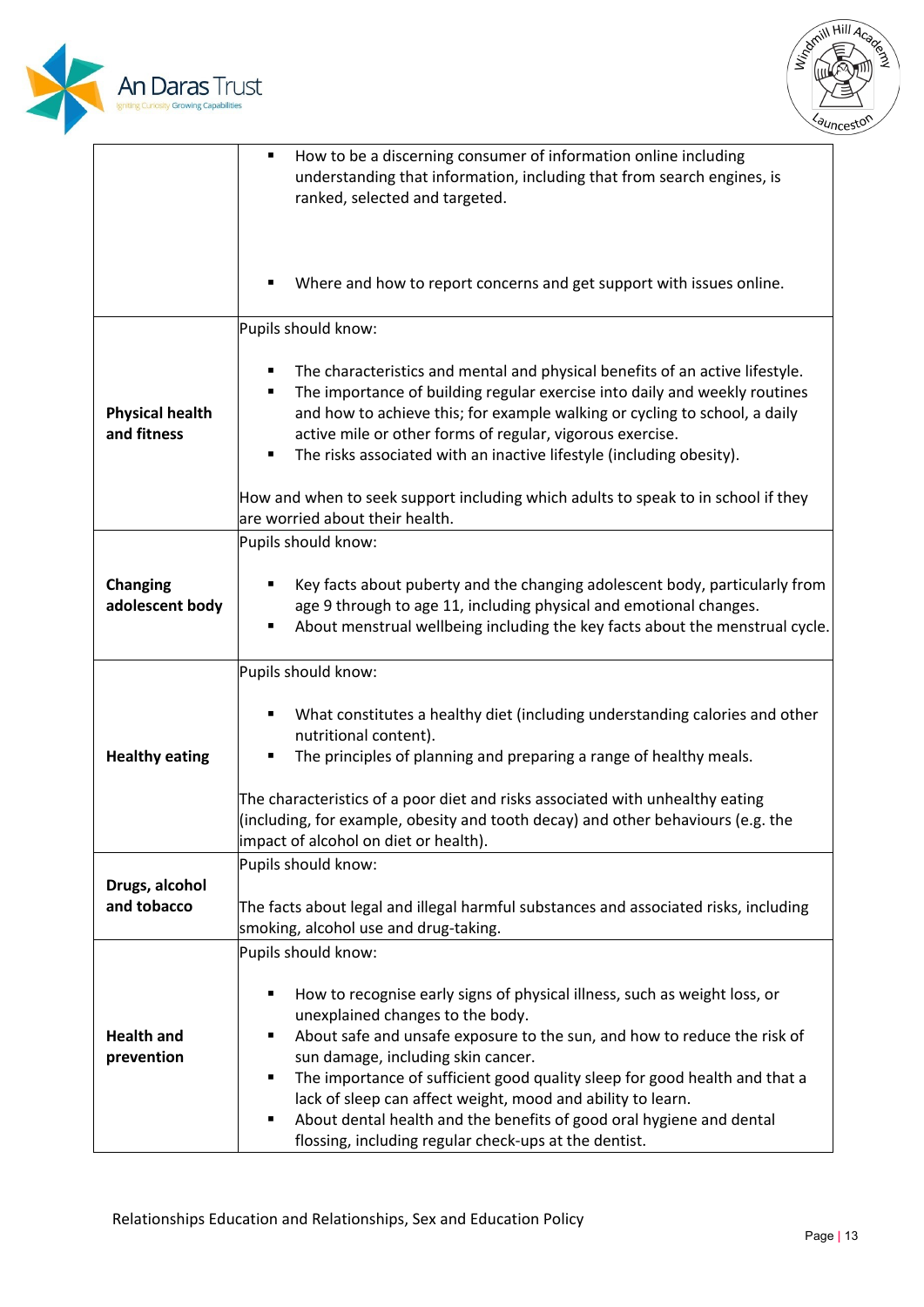



|                        | About personal hygiene and germs including bacteria, viruses, how they are<br>٠<br>spread and treated, and the importance of hand washing.<br>The facts and science relating to allergies, immunisation and vaccination. |  |  |  |  |  |
|------------------------|--------------------------------------------------------------------------------------------------------------------------------------------------------------------------------------------------------------------------|--|--|--|--|--|
|                        |                                                                                                                                                                                                                          |  |  |  |  |  |
| <b>Basic first aid</b> | Pupils should know:<br>How to make a clear and efficient call to emergency services if necessary.<br>п<br>Concepts of basic first-aid, for example dealing with common injuries,<br>п<br>including head injuries.        |  |  |  |  |  |

# **15. Monitoring and Evaluating SRE:**

Class Teachers and Senior Leaders:

- Ensure that RSE occurs in the curriculum according to the Schemes of Work for Science and PSHE;
- Monitor the use of teaching and learning styles;
- Monitor the use of teaching materials;
- Evaluate the effectiveness of the programme
- Time will be given time to monitor and evaluate the SRE programme as it occurs in the Schemes of Work for each Key Stage.

#### Monitoring arrangements

The delivery of RSE is monitored by the PSHE Lead and Head of School through:

- § Planning scrutinies, learning walks, subject lead planning scrutiny feedback
- Pupils' development in RSE is monitored by class teachers as part of our internal assessment systems.
- The PSHE Lead, Head of School and governors will review this policy.
- At every review, the policy will be approved by the governing board.